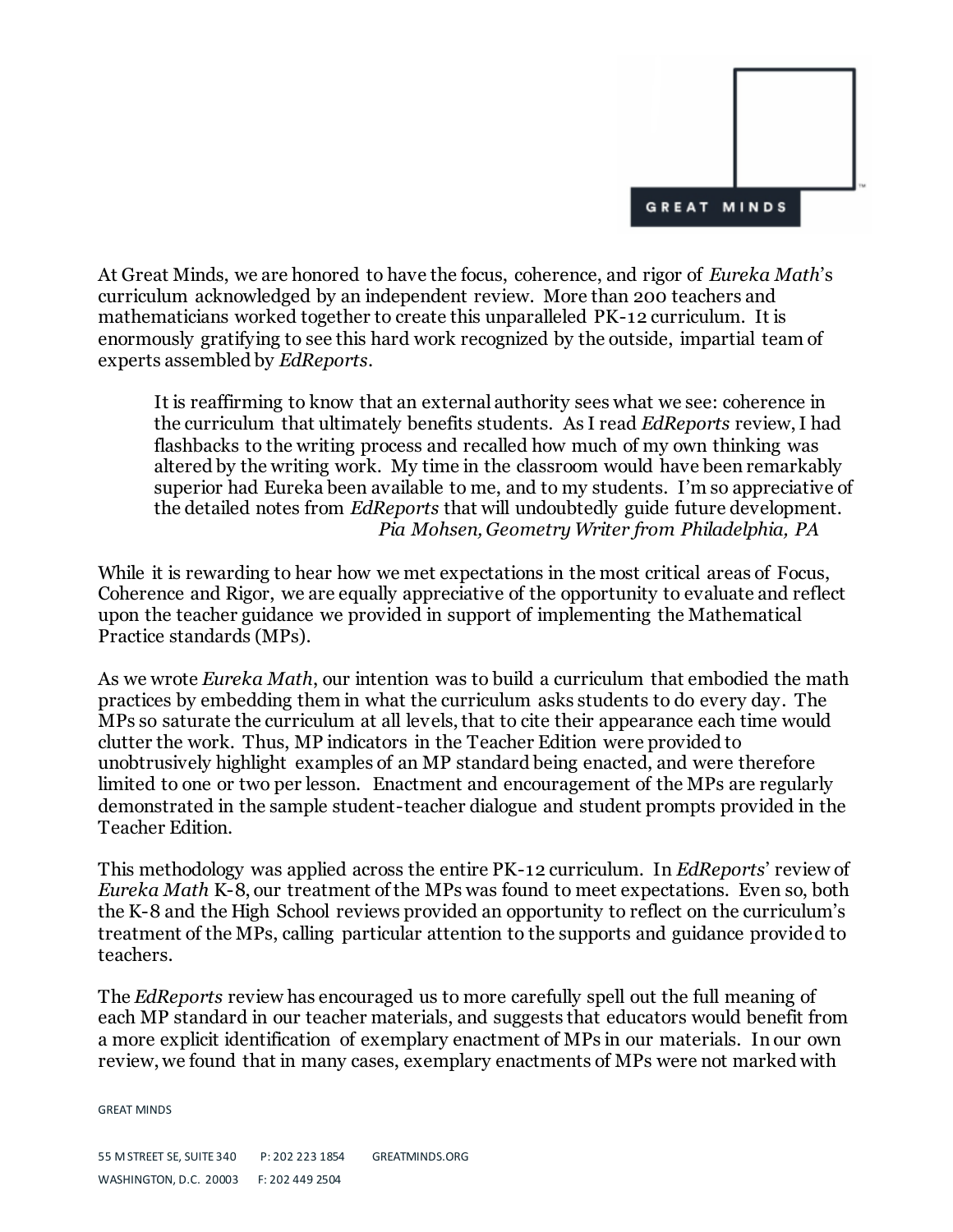the MP indicator, and in a few cases, those marked with an MP indicator were not exemplary.

As an example, Algebra I, Module 1 provides several exemplary engagements with *MP1: Make sense of problems and persevere in solving them* and *MP6: Attend to*  **precision.** Provided below is an excerpt from Lesson 1 that, while not marked as such, nicely exemplifies MP1.



Have students discuss this question in pairs or in small groups. It will take some imagination to create a context that matches the shape of the graph, and there will likely be debate.

Additional questions to ask:

- $\blacksquare$ What is happening in the story when the graph is increasing, decreasing, constant over time? a Answers will vary depending on the story: a person is walking up a hill, etc.
- What does it mean for one part of the graph to be steeper than another? <sup>a</sup> The person is climbing or descending faster than in the other part.
	- How does the slope of each line segment relate to the context of the person's elevation?
		- <sup>a</sup> The slope gives the average change in elevation per minute.
- Is it reasonable that a person moving up and down a vertical ladder could have produced this elevation versus time graph?
	- <sup>a</sup> It is unlikely because the speed is too slow:  $2.5\frac{\text{ft}}{\text{min}}$ . If the same graph had units in seconds then it would be reasonable.



Throughout this and other lessons, students are regularly asked to analyze the givens, constraints, relationships, and goals, to express their conjectures, and to plan solution paths – which are all aspects of MP1. Time for making sense of the problem is given, and scaffolding questions are provided in the Teacher Edition.

18